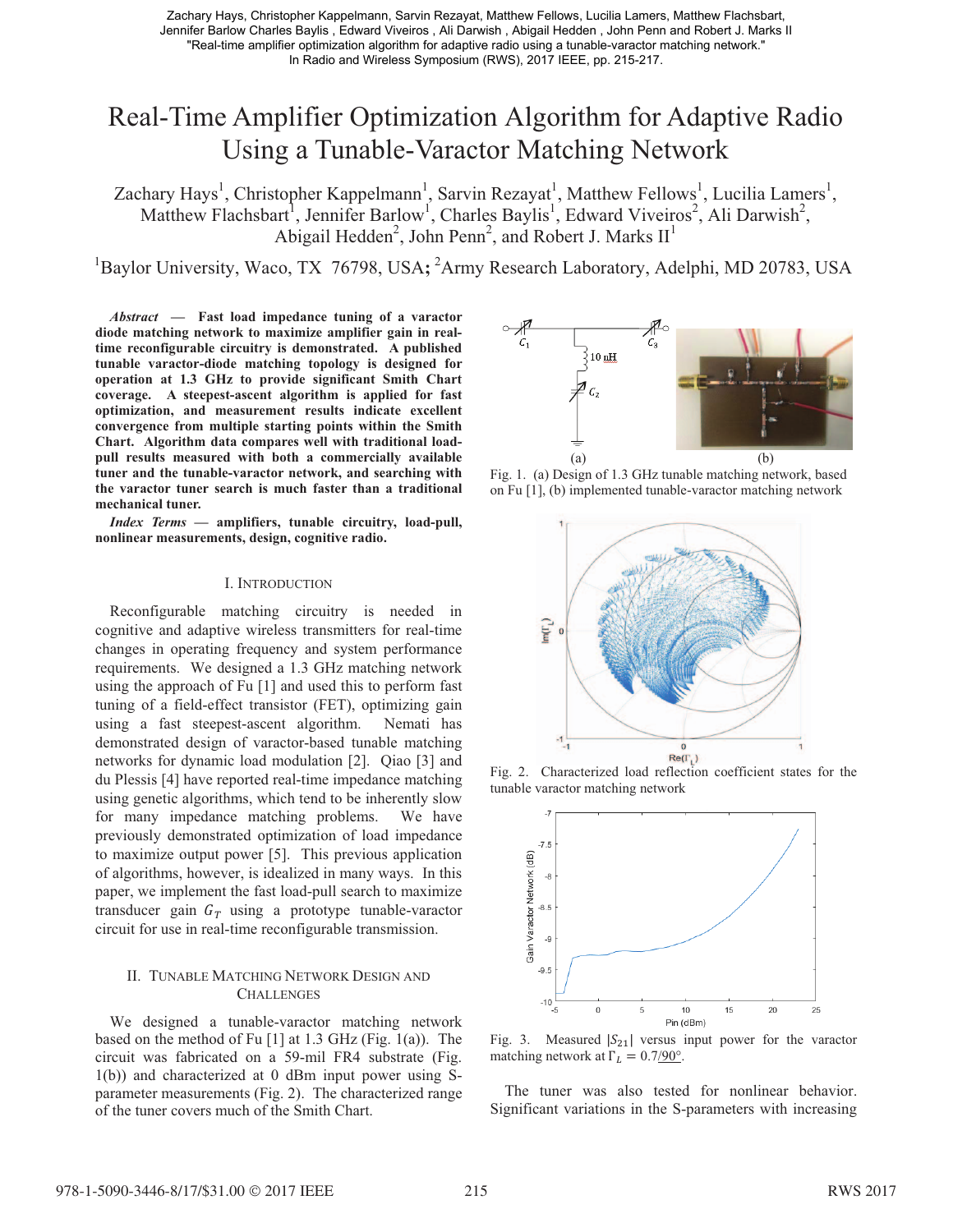input power are observed. Figure 3 shows that at  $\Gamma_L = 0.7/90^\circ$ , the matching network  $|S_{21}|$  varies approximately 2.5 dB over input power variation from -5 dBm to +23 dBm. Additional testing over different varactor bias conditions for  $C_1$ ,  $C_2$ , and  $C_3$  shows that variations are most significant for large values of the varactor bias voltages. As such, accurate characterization of  $\Gamma_L$  is needed near the value of power expected to be input to the matching network. Because the purpose of the present paper is to demonstrate the feasibility of fast tuning using a tunable-varactor matching network, a low power value is used to avoid these nonlinearities.

#### III. ALGORITHM ADAPTATION FOR VARACTOR NETWORK

Our previous gradient search optimization [5] was modified and implemented with the tunable-varactor network to maximize  $G_T$ . A plane can be fit to the  $G_T$ surface near the candidate  $\Gamma_L$  representing the change in  $G_T$  from the candidate as a function of  $\Delta\Gamma_L = \Delta\Gamma_r + j\Delta\Gamma_i$ :

$$
\Delta G_T = a \Delta \Gamma_r + b \Delta \Gamma_i,\tag{1}
$$

where  $a$  and  $b$  are real coefficients that must be found. It is desired (Fig.  $4(a)$ ) to estimate the gradient using measurements of  $G_T$  at the neighboring points  $(D_n, 0)$  and  $(0, D_n)$  with respect to the candidate  $\Gamma_L$ . If these are not available from the characterization, measurement should be performed at characterized nearby points ( $\Delta\Gamma_{r1}$ ,  $\Delta\Gamma_{i1}$ ) and  $(\Delta \Gamma_{r2}, \Delta \Gamma_{i2})$ , due to the difficulty of accurate interpolation with the varactor tuners. If  $\Delta G_{T1}$  and  $\Delta G_{T2}$ are the measured  $G_T$  values relative to the candidate at these points, this gives two equations,

$$
\Delta G_{T1} = a\Delta \Gamma_{r1} + b\Delta \Gamma_{i1}
$$

$$
\Delta G_{T2} = a\Delta \Gamma_{r2} + b\Delta \Gamma_{i2}
$$

that can be solved simultaneously for  $a$  and  $b$ . The gradient of this surface  $\Delta G_T$  is calculated as follows:

$$
\nabla(\Delta G_T) = \hat{\Gamma}_r a + \hat{\Gamma}_i b,\tag{2}
$$

and the search vector in the direction of steepest ascent is



Fig. 4. (a) Estimation of gradient by  $\Gamma$ <sub>L</sub> measurements of nearby points separated by neighboring-point distance  $D_n$ . (b) Jump to the next candidate point in the direction of steepest ascent by search distance  $D_s$  (reprinted from [5] for convenience).

$$
\bar{v} = \frac{D_s \nabla (\Delta G_T)}{|\nabla (\Delta G_T)|},\tag{3}
$$

as shown in Fig. 4(b). The rest of the algorithm proceeds similarly to our standard-tuner method [5]. The search distance  $D_s$  is divided by a factor of 2 if the next candidate provides a lower  $G_T$  value. The search selects the best measured point as the optimum when  $D_s$  becomes less than the prespecified resolution distance  $D_r$ .

#### IV. MEASUREMENT RESULTS

The algorithm was measurement tested using a Microwave Technologies MWT-173 FET, with singletone input power of -20 dBm at 1.3 GHz. The small input power value was used to ensure the varactor network is operated in its linear region. Custom load-pull software was implemented for matching and fixture network characterization and correction, as well as communication with instrumentation. Figure 5 shows the -20 dBm loadpull characteristics as measured by the varactor tuner, compared with contours measured by a standard Maury Microwave tuner. The optimum  $\Gamma_L$  and  $G_T$  values are nearly identical for the varactor and Maury tuners.



Fig. 5. 1.3 GHz single-tone MWT-173 FET load-pull transducer gain ( $G_T$ ) contours measured using the tunable-varactor matching network (dashed curves, optimum  $G_T = 10.88$  dB at  $\Gamma_L = 0.36/124^{\circ}$ ) and Maury load-pull tuner (solid curves, optimum  $G_T = 10.80$  dB at  $\Gamma_L = 0.29/118^\circ$  for -20 dBm input power.

Figures 6 and 7 show two algorithm searches taken from different starting values of  $\Gamma$ <sub>L</sub> within the operating region of the matching network. Table I shows excellent agreement of the search end  $\Gamma_L$  and maximum  $G_T$  values for algorithm search results from 16 different starting  $\Gamma_L$  values. The results also correspond well with traditional load-pull from varactor and Maury tuners.

Even for bench-top testing with significant equipment overhead, searching with the varactor tuner is much faster than with the Maury tuner. An algorithm run from  $\Gamma_L = 0$